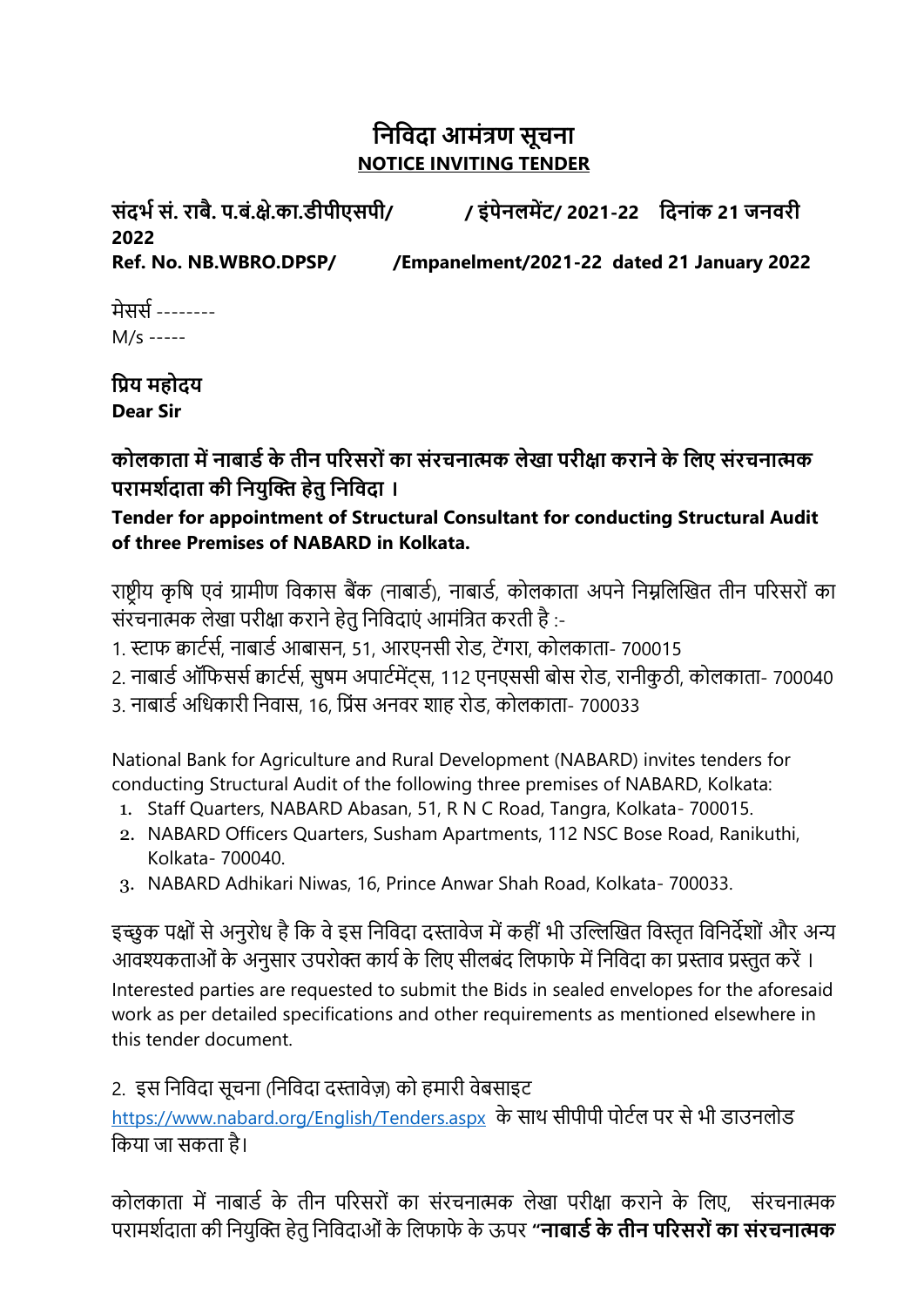**लेखा परीक्षा करािे के नलए संरचिात्मक परामर्भदाता की नियुक्ति हेतु निनिदा"** अषभलेखित होना चाहिए और निविदाएं मुख्य महाप्रबंधक, नाबार्ड, पश्चिम बंगाल क्षेत्रीय कार्यालय, नाबार्ड भवन, प्लॉट नंबर-2, ब्लॉक-डीपी, स्ट्रीट नंबर-11, सेक्टर-V, साल्टलेक, कोलकाता-700091 के नाम से संबोधित होना चाहिए।

2. This NIT (tender document) can be downloaded from our website at <https://www.nabard.org/English/Tenders.aspx> as well as CPP portal.

Tenders in sealed envelopes super scribed "Tender for appointment of structural consultant for conducting Structural Audit of Three Premises of NABARD in Kolkata" shall be submitted addressed by name to Chief General Manager, NABARD, West Bengal Regional Office, "NABARD Bhawan", Plot No.- 2, Block - DP, Street No.:11, Sector- V, Salt Lake, Kolkata- 700091

3. षनषवदा जमा करने की अंषतम षतषथ 21-02-2022 को अपराहन 14:00 बजे तक है।

4. षलफाफे-1 में षनम्नषलखित शाषमल होंगे :-

a) प्रत्येक पृष्ठ पर हस्ताक्षर और मोहर सहित विधिवत भरा हुआ निविदा

b) निविदा पर हस्ताक्षर करने के लिए प्राधिकृत व्यक्ति के लिए मुख्तारनामा / प्राधिकार पत्र

c) कोलकाता में देय, नाबार्स के पक्ष में षर्मांर् र्र ाफ्ट के रूप में 24,000/- रुपये की बयाना जमा राषश (ईएमर्ी)। षर्मांर् र्र ाफ्ट को षलफाफे-1 में संलग्न षकया जाएगा। षबना ईएमर्ी के षनषवदाओं को षसरे से अस्वीकार कर षदया जाएगा। इस रकार जमा षकए गए ईएमर्ी पर षकसी ब्याज का भुगतान नहीं षकया जाएगा । सफल निविदाकर्ता का ईएमडी कार्य के सफल होने के बाद उन्हे वापस कर दिया जाएगा। जबकि असफल बोलीदाता के ईएमडी को सफल बोलीदाता को कार्य आदेश जारी करने और उसे सफल बोलीदाता के स्वीकार करने पर वापस कर षदया जाएगा ।

d) निविदा दो लिफाफों में जमा की जाएगी। लिफाफा-1 में निविदा, ईएमडी, तथा प्री-क्वालिफ़िकशन संबन्धित दस्तावेज़ आदि-आदि होंगे। लिफाफा-2 में केवल पूर्ण रूप से भरी हुई बिल आफ क्वान्टिटी (सलगनक-C अथासत बोली) होगी।

नोट: सरकारी खरीद में भाग लेने के लिए एकल बिंदु पंजीकरण योजना के तहत राष्ट्रीय लघु उद्योग निगम में पंजीकृत सूक्ष्म और लघु उद्यमों (एमएसई) को ईएमडी के भुगतान से छूट दी जाएगी। यद्यपि, उन्हें इस तरह की छूट मांगने के समर्थन में दस्तावेजी सबूत पेश करने होंगे ।

- 3. Last date for the submission of tender is **21-02-2022 by 14:00 hrs.**
- 4. Envelope shall contain:
	- a) Duly filled in tender with every page signed and stamped.
	- b) Power of Attorney/Authority Letter authorizing the person to sign the tender.
	- c) Earnest Money Deposit (EMD) amount of Rs.24,000/- in form of Demand Draft in favour of NABARD payable at Kolkata. The DD shall be enclosed in the envelope-1. The tenders without EMD shall be rejected outrightly. No interest shall be paid on the EMD thus collected. EMD of the successful tenderer shall be refunded after successful completion of work. Whereas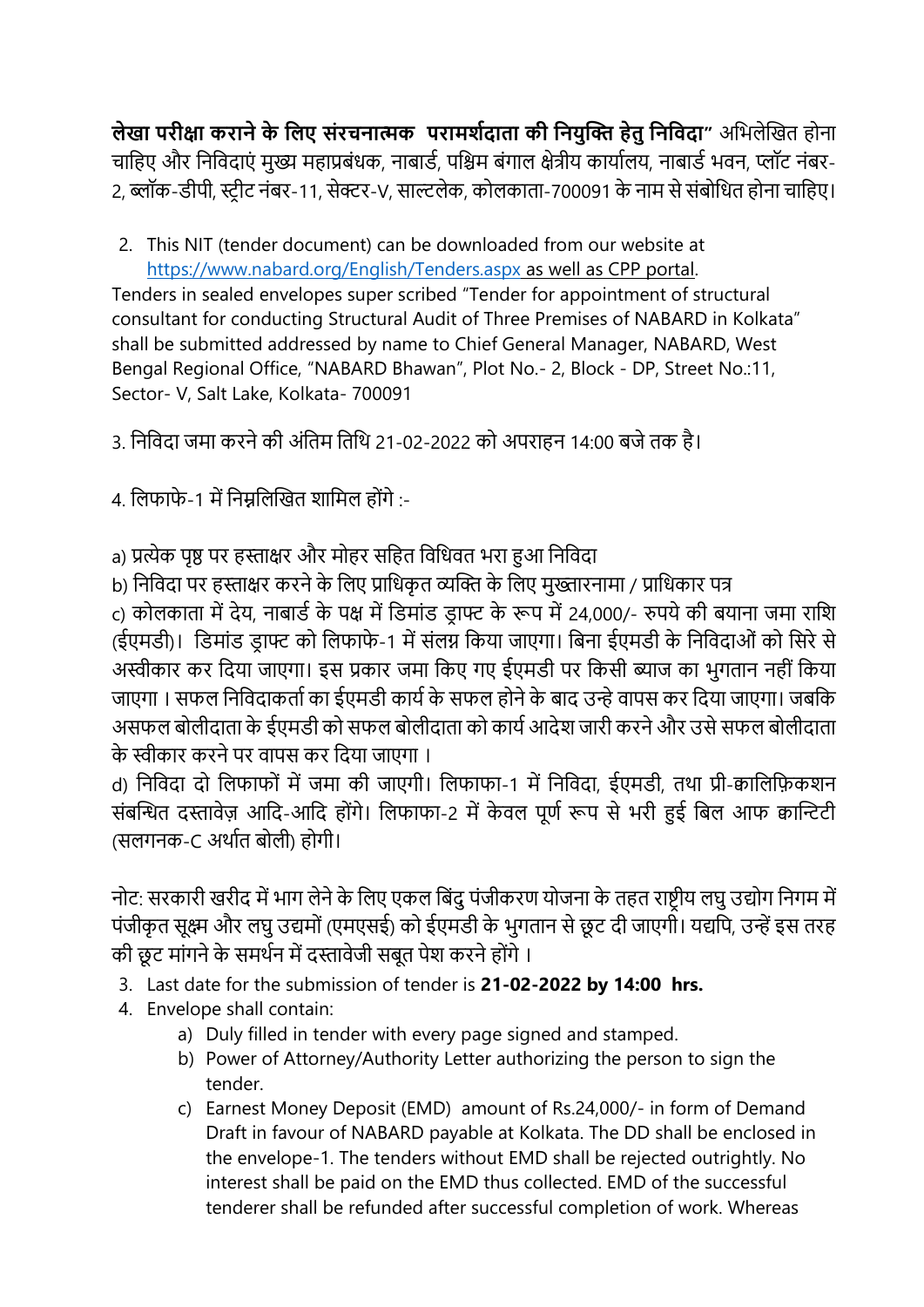EMD of the unsuccessful bidders will be refunded upon the issuance of work order to and acceptance of the same by the successful bidder.

d) The tender is to be submitted in 2 envelopes. Envelope-1 will contain the tender document along with documents related to prequalification criteria, and EMD DD. Envelope-2 will contain only the Bill of Quantities (Annexure-C).

Note: Micro and Small Enterprises (MSEs) registered with National Small Industries Corporation under Single Point Registration Scheme for participation in Government purchases, shall be exempt from payment of EMD. However, they will have to produce documentary evidence in support of seeking such exemption.

5. 28-01-2022 को अपराहन 14.00 बजे हमारे कार्यालय में प्रत्याशित बोलीदाताओं के साथ बोली पूर्व बैठक आयोजित की जाएगी, ताकि निविदा से संबंधित किसी भी मुद्दे को स्पष्ट किया जा सके। बोलीदाताओं से उम्मीद की जाती है कि वह बोली पूर्व बैठक के लिए मौजूद रहने से पहले निविदा दस्तावेज़ को अच्छी तरह से पढ़ लें, ताकि काम के सभी पहलुओं को समझ सके । निविदाकर्ताओं द्वारा मांगे गए किसी भी स्पष्टीकरण/शर्तों की जांच की जाएगी और बोलीदाताओं के साथ चर्चा की जाएगी और बैंक को स्वीकार्य शतों की सूचना बोलीदाताओं को दी जाएगी। बोलीदाताओं को उन शतों से सहमत होना होगा जो बैंक को स्वीकार्य हैं। बोली पूर्व बैठक के बाद किसी भी शर्तों/स्पष्टीकरण पर विचार नहीं किया जाएगा । निविदाकर्ताओं को सलाह दी जाती है कि वे विधिवत भरे गए निविदा को उक्त बैठक के बाद जमा करें ।

6. निविदा में कोई भी शर्त नहीं होगी और किसी भी सशर्त निविदा को अस्वीकार कर दिया जाएगा।

7. षनषवदाएं 21-02-2022 को अपराहन 2 बजे तक जमा की जा सकती हैं। षकसी अन्य माध्यम से जमा निविदाओं को स्वीकार/विचार नहीं किया जाएगा । निविदाओं को 21.02.2022 को अपराहन 3.00 बजे हमारे कार्यालय में बोलीदाताओं के प्रतिनिधियों की उपस्थिति में, जो भी उपस्थित होंगे, खोले जाएंगे। अगर निविदा प्राप्ति या खोलने का दिन नाबार्ड के लिए अवकाश का दिन होगा तो निविदा प्राप्ति और खोलने का दिन अगले कार्य दिवस में समय और स्थान में परिवर्तन किए बिना स्थानांतरित कर दिया जाएगा।

5 A pre-bid meeting will be held in our office at **14.00 Hrs. on 28-01-2022** with the prospective bidders, to clarify any issues pertaining to the tender. The bidders are expected to thoroughly read the tender document before being present for the pre-bid meeting, so as to understand all aspects of the work. The clarifications/conditions, if any, sought by the tenderers shall be examined and discussed with the bidders and the conditions that are acceptable to the Bank shall be intimated to the bidders. The bidders will have to agree to the conditions which are acceptable to the Bank. No conditions/clarifications shall be entertained after the pre-bid meeting. Tenderers are advised to submit the duly filled in tenders after the Pre-Bid meeting.

6 Tender shall not contain any condition whatsoever and any conditional tender shall be rejected.

7 The tenders may be submitted by hand by 2pm on 21.02.2022. The tenders submitted through any other mode shall not be accepted / considered. Tenders will be **opened on 21.02.2022 at 03.00 pm in our office** in the presence of the representatives of the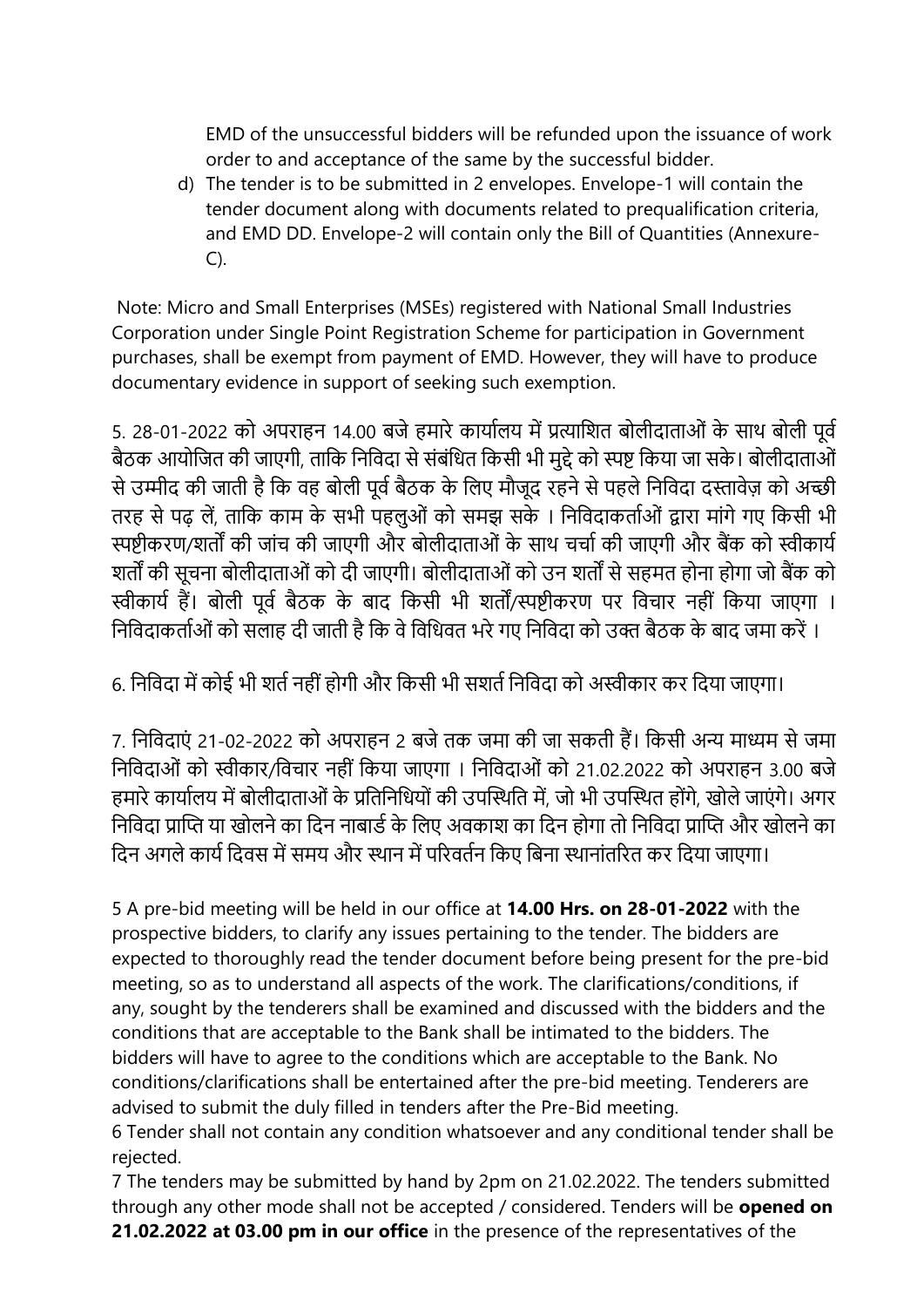bidders, whoever are present. If the last date of receipt or opening of the tenders happens to be a holiday for NABARD, then the receipt and opening of the tenders shall be shifted to next working day without change of time and venue.

8. केवल उन्ही निविदाकर्ताओं की निविदा पर विचार किया जाएगा, जो इस निविदा दस्तावेज़ में उल्लिखित पात्रता मानदंडों के अनुसार उपयुक्त पाए जाएंगे और निविदा दस्तावेज के सभी जरूरतों का अनुपालन करेंगे । पात्र और अपात्र बोलीदाताओं की सूची हमारी वेबसाइट <https://www.nabard.org/English/Tenders.aspx> पर पोस्ट की जाएगी और इस संबंध में बोलीदाताओं को अलग से सूचित नहीं किया जाएगा । बोलीदाताओं से अनुरोध है कि कृपया हमारी वेबसाइट नियमित रूप से देखें ।

9. बोलियां निविदा खुलने से 03 महीने तक के लिए स्वीकृति हेतु वैध होंगी । अगर निविदाकर्ता कथित अवधि के समाप्ति से पहले अपने निविदा को वापस लेता है या किसी नियम या शर्तों में संशोधन करता है जो बैंक द्वारा स्वीकार्य नहीं है तो, किसी अन्य अधिकार या उपाय पर प्रतिकृल प्रभाव डाले बिना बैंक निविदाकर्ताओं के बयाना जमा राशि को जब्त करने के लिए स्वतंत्र होगा ।

8 Tenders of only those tenderers will be considered, who are found to be eligible as per the eligibility criteria mentioned in this tender document and who have complied with all the requirements in the tender document. List of eligible and ineligible bidders will be posted on our website<https://www.nabard.org/English/Tenders.aspx> and no separate communication will be sent to the bidders in this regard. Bidders are requested to kindly visit our website regularly.

9 The bids shall remain valid and open for acceptance for 03 months from the date of opening of tender. If the tenderer withdraws his tender before the expiry of the said period or makes any modifications in the terms and conditions of the tender which are not acceptable to the Bank, then the bank without prejudice, to any other right or remedy will be at liberty to forfeit tenderer's earnest money.

10. नाबार्ड, बिना कारण बताए किसी फार्म/फार्मों के निविदा के किसी भी हिस्से या पूरी निविदा को स्वीकार या अस्वीकार करने का अधिकार सुरक्षित रखता है।

11. निविदाओं के संबंध में प्रचार करना निषिद्ध है और निविदाकर्ता जिन्होने प्रचार का सहारा लिया है, के द्वारा जमा की गई निविदाएं अस्वीकृति के लिए उत्तरदायी होंगे।

12. नाबार्ड, कार्य को स्वविवेक पर, एक से अधिक निविदाकर्ताओं में विभाजित या वितरण करने का अधिकार सुरक्षित रखता है।